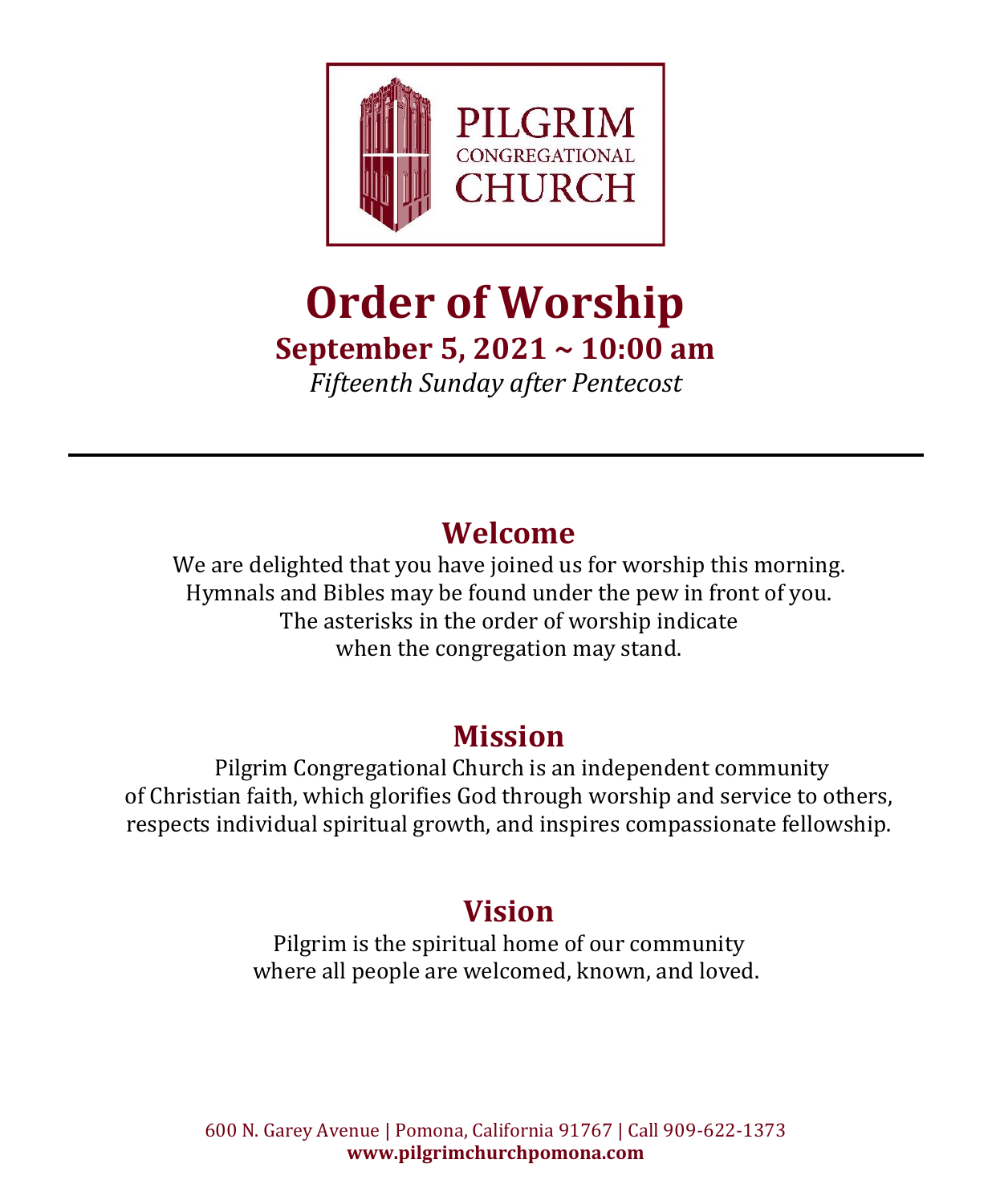

| Prelude                                                                                                                                                                                                                                                                                                                                              | "Largo" (Xerxes)<br>"Come, Christians, Join to Sing" | G. F. Handel<br>arr G. Young |  |
|------------------------------------------------------------------------------------------------------------------------------------------------------------------------------------------------------------------------------------------------------------------------------------------------------------------------------------------------------|------------------------------------------------------|------------------------------|--|
| Hymn #64 $*$                                                                                                                                                                                                                                                                                                                                         | "Holy, Holy, Holy! Lord God Almighty"                | <b>NICAEA</b>                |  |
| Welcome                                                                                                                                                                                                                                                                                                                                              |                                                      | Rev. Dr. Patrick Horn        |  |
| <b>Parish Concerns</b>                                                                                                                                                                                                                                                                                                                               |                                                      | Dr. Horn                     |  |
| <b>Call to Worship</b>                                                                                                                                                                                                                                                                                                                               |                                                      | Dr. Horn                     |  |
| Introit                                                                                                                                                                                                                                                                                                                                              | "Down to the River to Pray"                          | J. Guy Stalnaker             |  |
| Invocation *<br>Rev. Keith Eades<br>Holy Lord, maker of us all, you call us to love our neighbors as ourselves<br>and teach us that faith without works is dead. Open us to the opportunities<br>for ministry that lie before us, where faith and words and the need of our<br>neighbor come together in the name of Jesus Christ, our Savior. Amen. |                                                      |                              |  |
| Gloria Patri*                                                                                                                                                                                                                                                                                                                                        |                                                      |                              |  |

Glory be to the Father and to the Son and to the Holy Ghost. As it was in the beginning, is now, and ever shall be, world without end. Amen, Amen.

**Lesson One** Psalm 125 Rev. Eades *Read full scripture on the insert*

#### **The Lord's Prayer (debts)** Rev. Eades

Our Father who art in heaven, hallowed be Thy name. Thy kingdom come, Thy will be done on earth as it is in heaven. Give us this day our daily bread, and forgive us our debts, as we forgive our debtors. And lead us not into temptation, but deliver us from evil, for Thine is the kingdom, and the power, and the glory, forever. Amen.

Anthem **The Chariot's Comin''** Moses Hogan Choralescence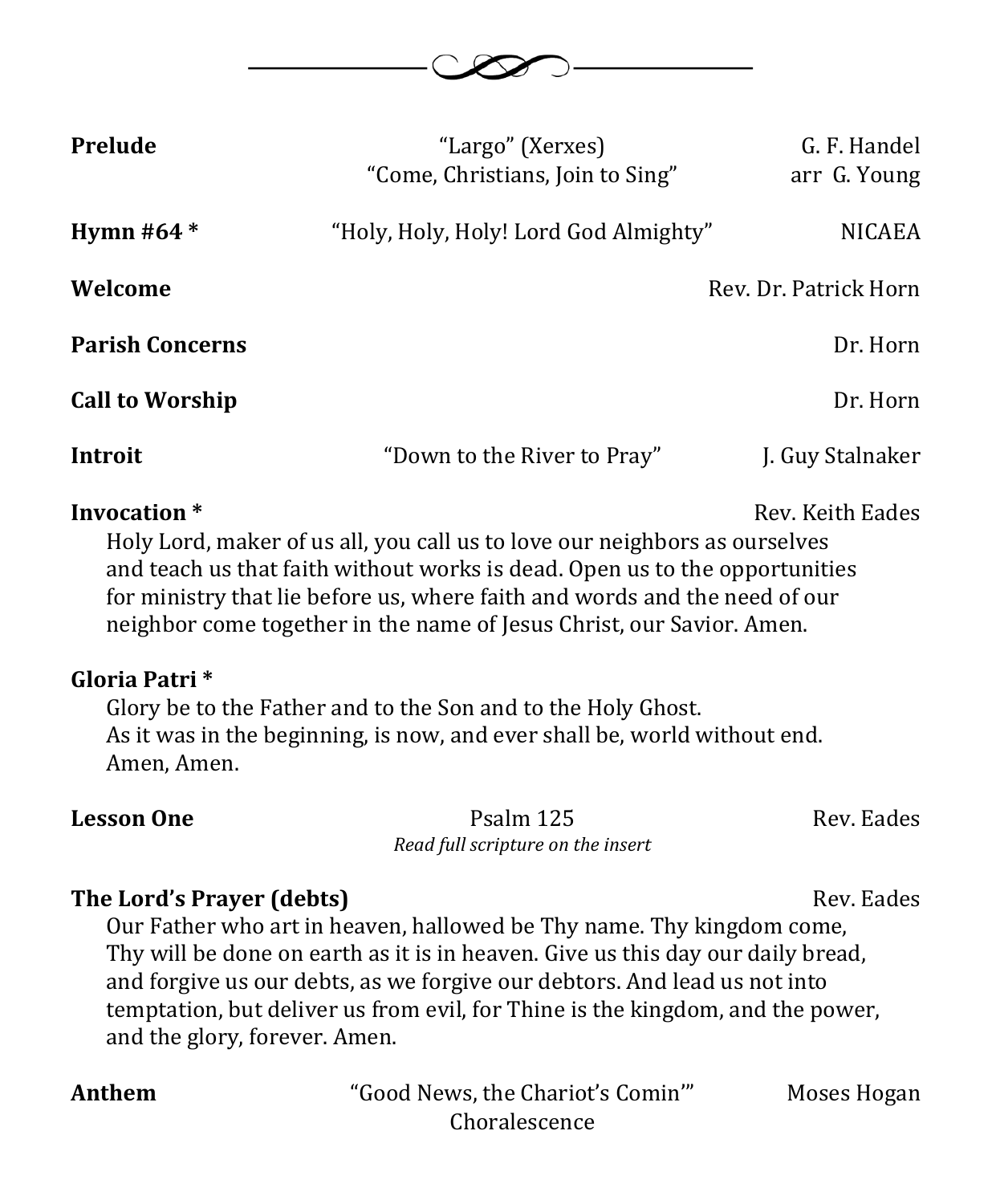| <b>Youth Message</b>                                                                                                                                                                                                 |                                                   | Rev. Eades          |  |
|----------------------------------------------------------------------------------------------------------------------------------------------------------------------------------------------------------------------|---------------------------------------------------|---------------------|--|
| Hymn #381 *                                                                                                                                                                                                          | "Savior, Like a Shepherd Lead Us"                 | <b>BRADBURY</b>     |  |
| <b>Pastoral Prayer and Silent Prayer</b>                                                                                                                                                                             | Dr. Horn                                          |                     |  |
| <b>Prayer Response</b>                                                                                                                                                                                               | "Amen"                                            | Lutkin              |  |
| <b>Offering</b>                                                                                                                                                                                                      |                                                   | Dr. Horn            |  |
| <b>Offertory Anthem</b>                                                                                                                                                                                              | "Ave Verum Corpus"<br>Choralescence               | William Byrd        |  |
| <b>Doxology Hymn and Dedicatory Prayer *</b><br>Praise God from whom all blessings flow, Praise God all creatures here below,<br>Praise God above ye heavenly host, Creator, Christ, and Holy Ghost. Amen            |                                                   |                     |  |
| Hymn #121 *                                                                                                                                                                                                          | "There's a Wideness in God's Mercy"               | IN BABILONE         |  |
| <b>Lesson Two</b>                                                                                                                                                                                                    | James 2:1-17<br>Read full scripture on the insert | Rev. Eades          |  |
| <b>Sermon</b>                                                                                                                                                                                                        | The Triumph of Mercy                              | Dr. Horn            |  |
| Closing Hymn #140 $*$                                                                                                                                                                                                | "Great Is Thy Faithfulness"                       | <b>FAITHFULNESS</b> |  |
| <b>Benediction</b> *                                                                                                                                                                                                 |                                                   | Dr. Horn            |  |
| <b>Congregational Response*</b><br>"God Be with You"<br>Hymn #672<br>God be with you till we meet again, By His counsels guide, uphold you,<br>With his sheep securely fold you, God be with you till we meet again. |                                                   |                     |  |
| Postlude                                                                                                                                                                                                             | "Short Fantasy in A Minor"                        | Walker Baylor       |  |

 $\overline{\phantom{a}}$  $\infty$ – (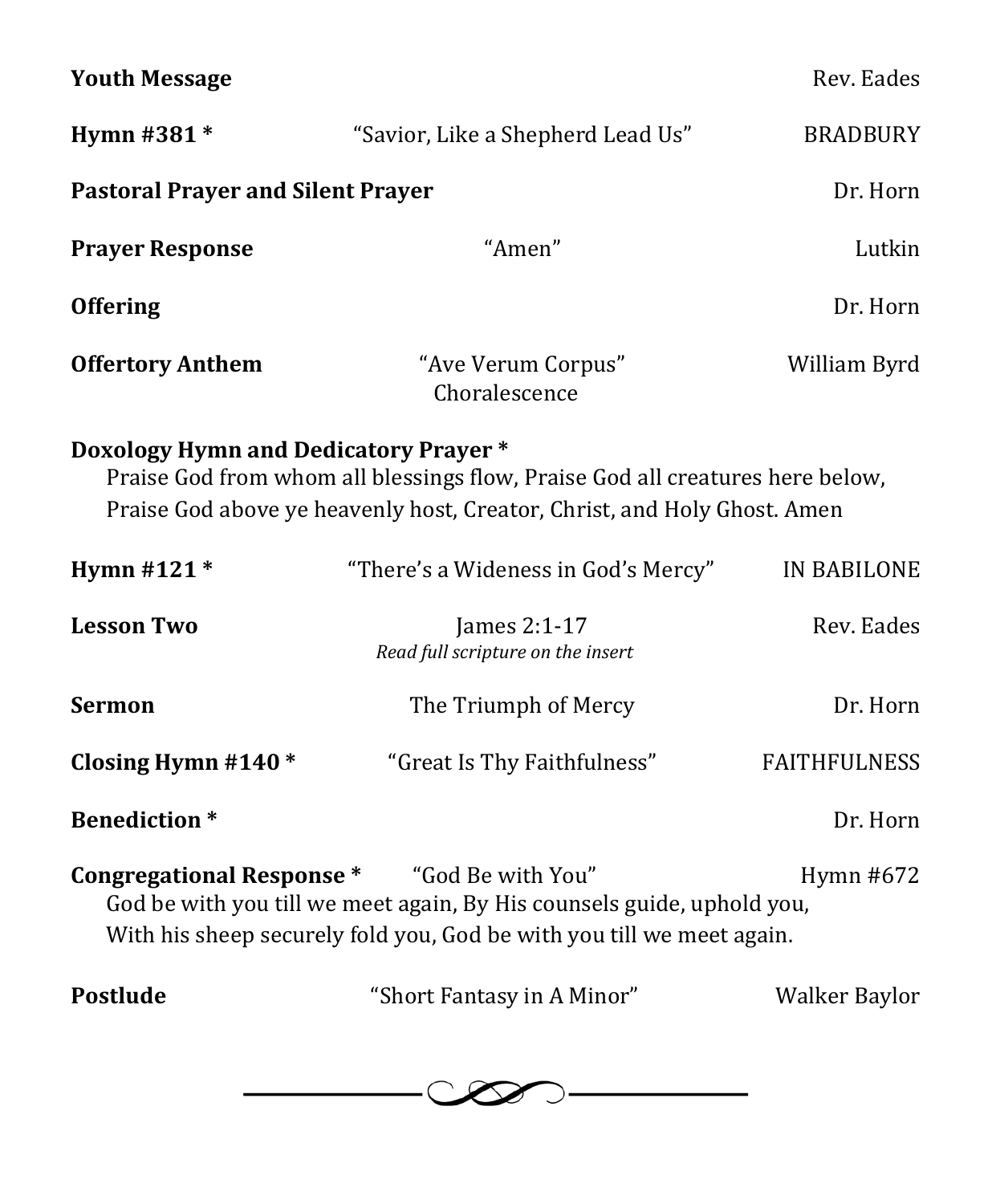# **Scripture Lessons Sunday, September 5, 2021**

# **Lesson One: Psalm 125**

- <sup>1</sup> Those who trust in the Lord are like Mount Zion, which cannot be moved, but abides for ever.
- <sup>2</sup> As the mountains are round about Jerusalem, so the Lord is round about his people, from this time forth and for evermore.
- <sup>3</sup> For the scepter of wickedness shall not rest upon the land allotted to the righteous, lest the righteous put forth their hands to do wrong.
- <sup>4</sup> Do good, O Lord, to those who are good, and to those who are upright in their hearts!
- <sup>5</sup> But those who turn aside upon their crooked ways the Lord will lead away with evildoers! Peace be in Israel!

*New Revised Standard Version*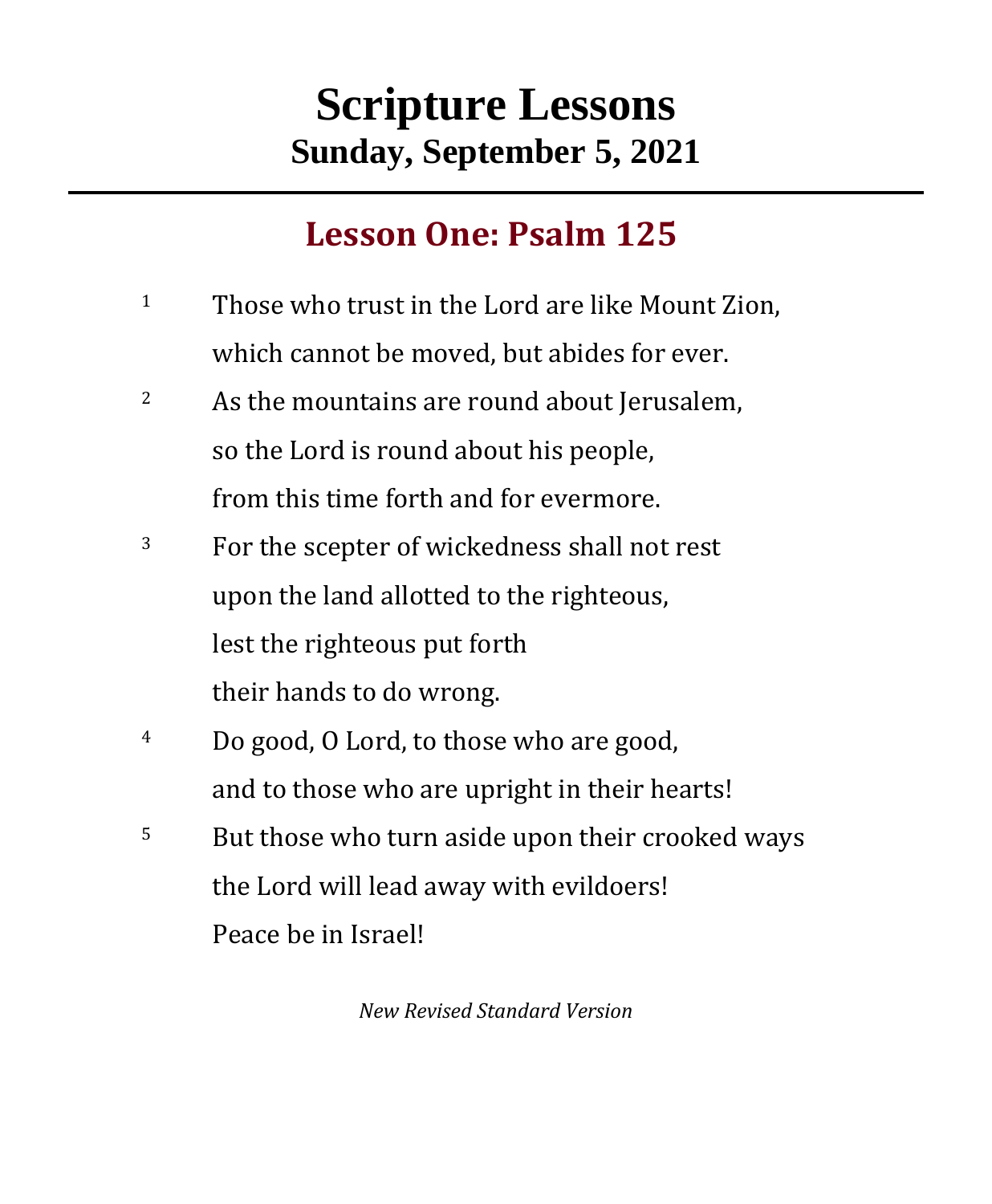# **Scripture Lessons Sunday, September 5, 2021**

# **Lesson Two: James 2:1-17**

**<sup>1</sup>** My brethren, show no partiality as you hold the faith of our Lord Jesus Christ, the Lord of glory. **<sup>2</sup>** For if a man with gold rings and in fine clothing comes into your assembly, and a poor man in shabby clothing also comes in, **<sup>3</sup>** and you pay attention to the one who wears the fine clothing and say, "Have a seat here, please," while you say to the poor man, "Stand there," or, "Sit at my feet," **<sup>4</sup>** have you not made distinctions among yourselves, and become judges with evil thoughts? **<sup>5</sup>** Listen, my beloved brethren. Has not God chosen those who are poor in the world to be rich in faith and heirs of the kingdom which he has promised to those who love him? **<sup>6</sup>** But you have dishonored the poor man. Is it not the rich who oppress you, is it not they who drag you into court? **<sup>7</sup>** Is it not they who blaspheme the honorable name which was invoked over you? **<sup>8</sup>** If you really fulfil the royal law, according to the scripture, "You shall love your neighbor as yourself," you do well. **<sup>9</sup>** But if you show partiality, you commit sin, and are convicted by the law as transgressors. **<sup>10</sup>** For whoever keeps the whole law but fails in one point has become guilty of all of it. **<sup>11</sup>** For he who said, "Do not commit adultery," said also, "Do not kill." If you do not commit adultery but do kill, you have become a transgressor of the law. **<sup>12</sup>** So speak and so act as those who are to be judged under the law of liberty. **<sup>13</sup>** For judgment is without mercy to one who has shown no mercy; yet mercy triumphs over judgment. **<sup>14</sup>**What does it profit, my brethren, if a man says he has faith but has not works? Can his faith save him? **<sup>15</sup>** If a brother or sister is ill-clad and in lack of daily food, **<sup>16</sup>** and one of you says to them, "Go in peace, be warmed and filled," without giving them the things needed for the body, what does it profit? **<sup>17</sup>** So faith by itself, if it has no works, is dead.

*New Revised Standard Version*

Pilgrim Congregational Church 600 N. Garey Avenue | Pomona, California 91767 | Call 909-622-1373 **www.pilgrimchurchpomona.com**